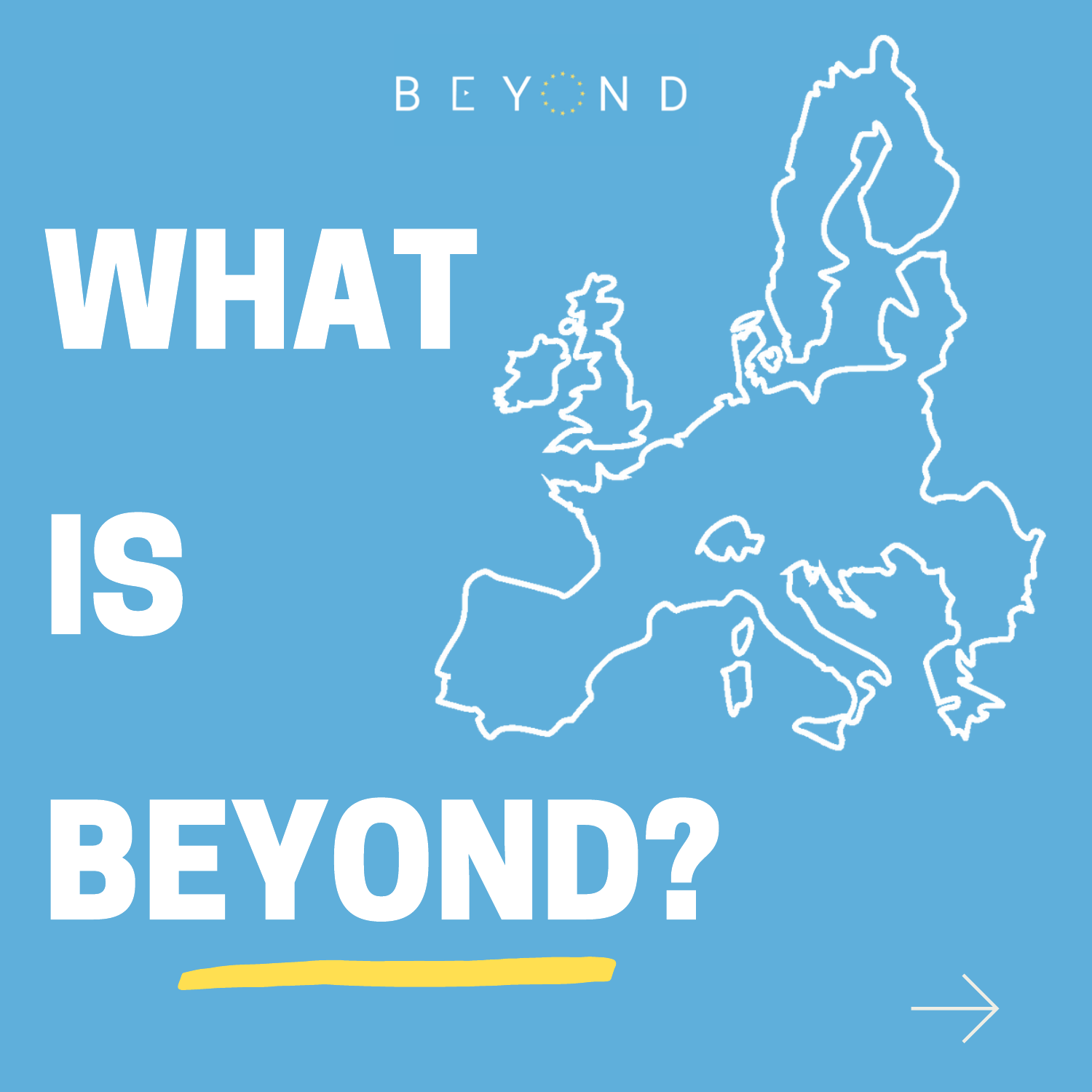WHO. ARE WE?

Founded during the Covid-19 pandemic, BEYOND is a **blog** led by students from different backgrounds.

#### Our AIM?

- Make the discussion about the EU accessible to all.
- Be a platform for young people to share their ideas in order to shape the future of the EU.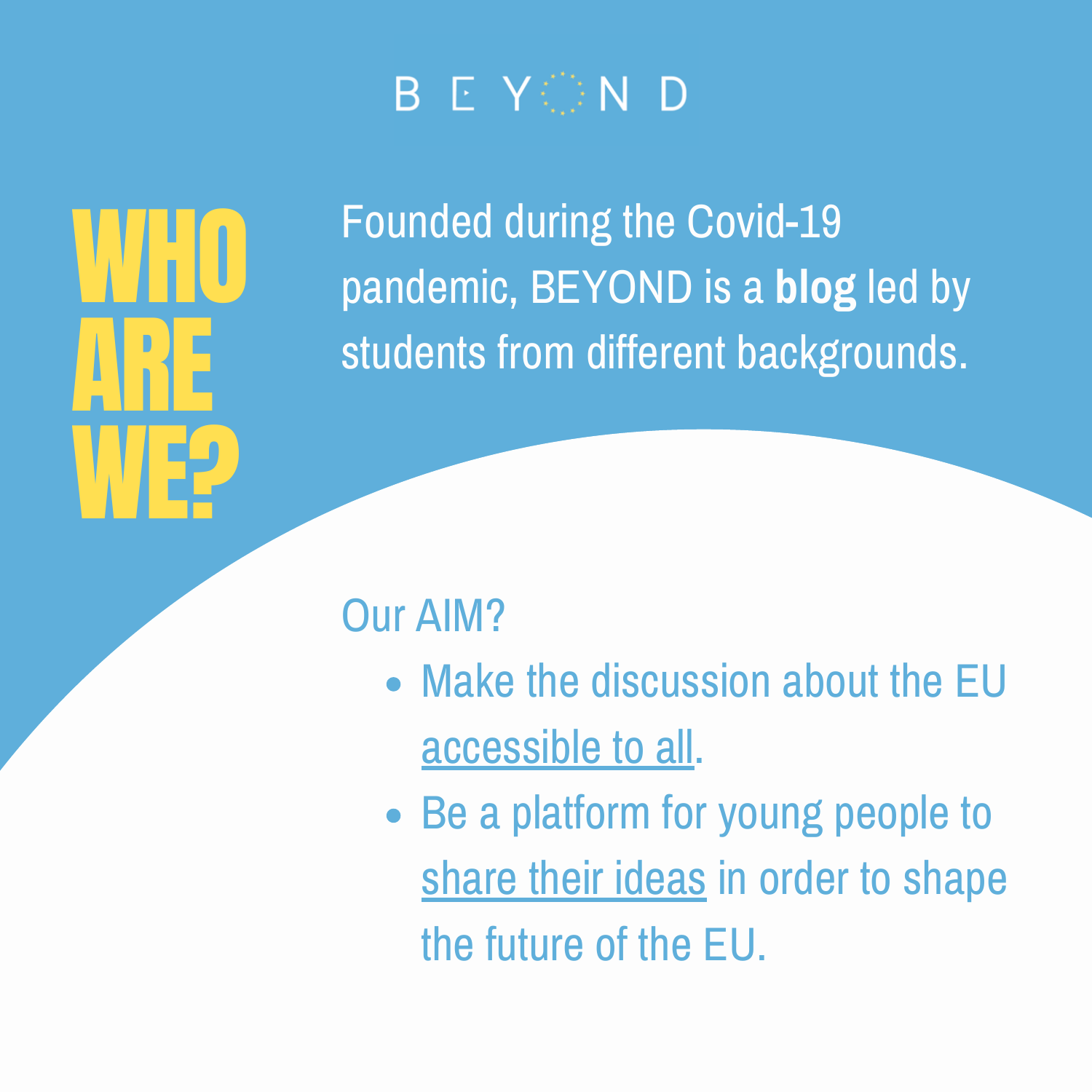- **Critically analyse** the current system and try to highlight the causes of its malfunctioning.
- **Propose ideas** and give different perspectives on current issues.
- **Spread the word** on new projects or initiatives striving to create a positive change.
- **Provide information** on EU institutions and understand how they can be innovated.

### **OUR** GOALS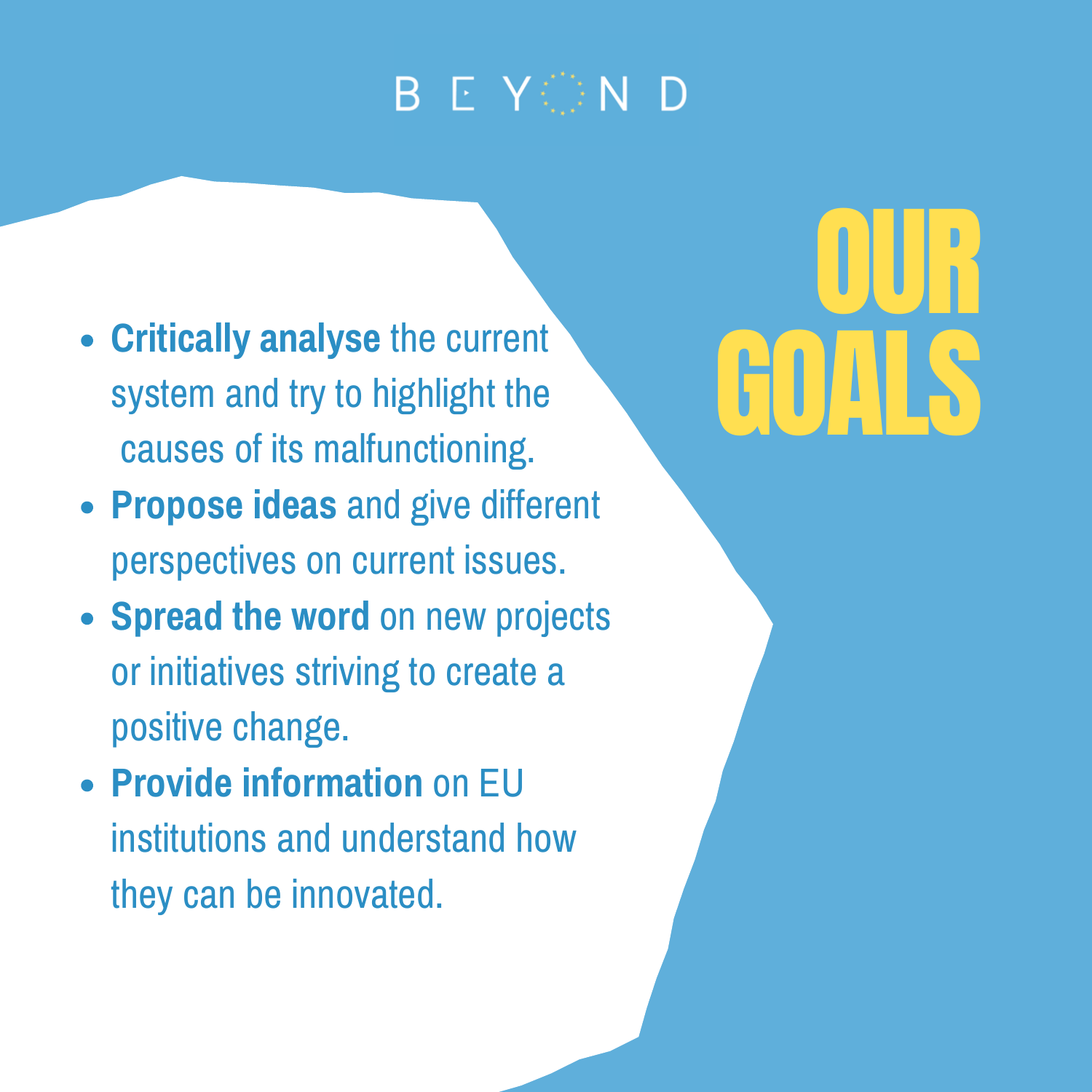**BEYOND** aims to have an international working structure, functioning mainly online. Members and contributors communicate through video platforms. Our main forms of action are:

• Blog posts, professionally written articles, social media posts, videos and interviews among others. **English** and **French** are our working languages.

HOW WE MAKE IT WORK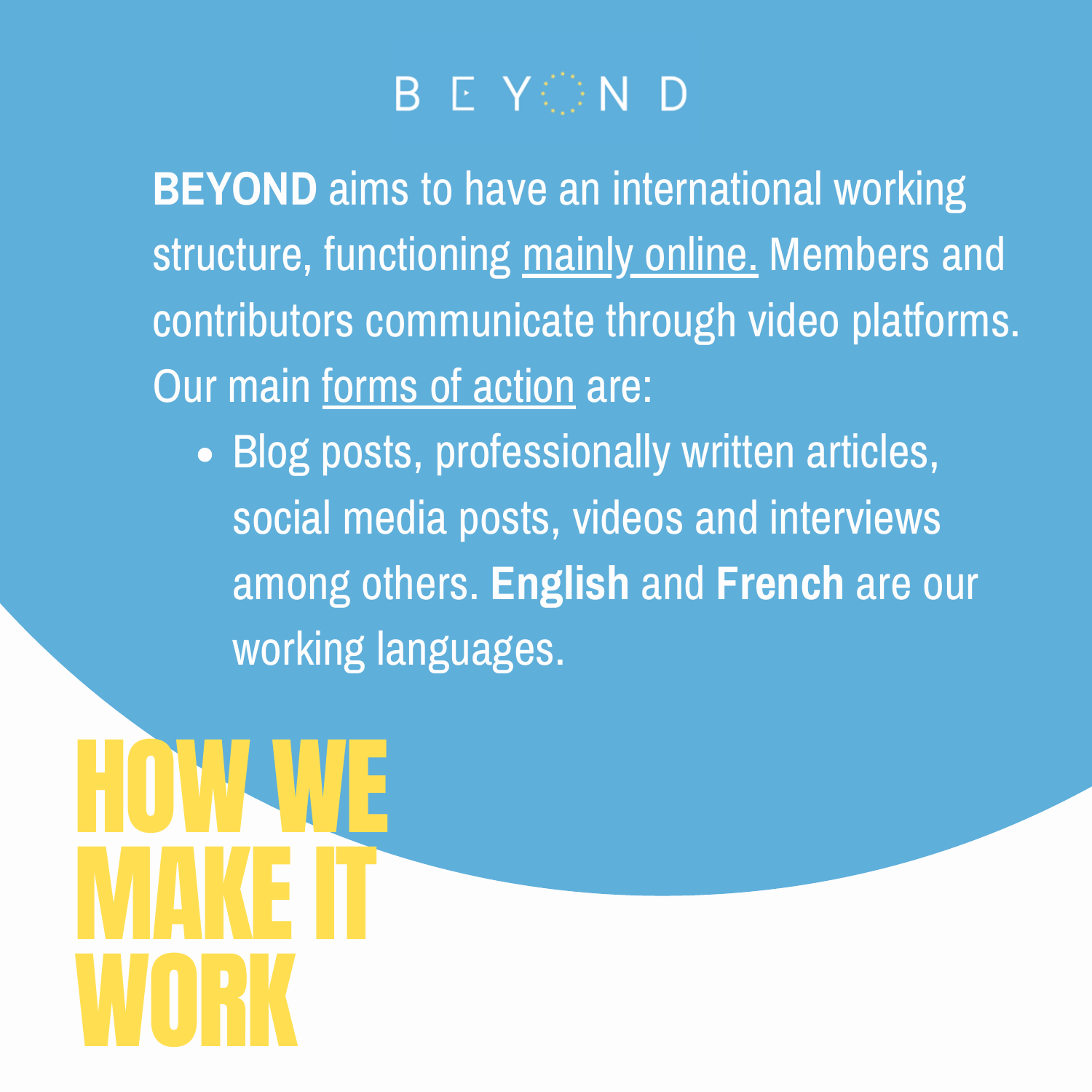## WHY THIS PROJECT?

The EU is going through a **political crisis**: it lacks innovation, modern solutions and a solid plan for the future. It has been losing significant support from the population. We do not believe that it has to be dissolved but **profoundly innovated**, by students and young citizens who represent the future of the EU.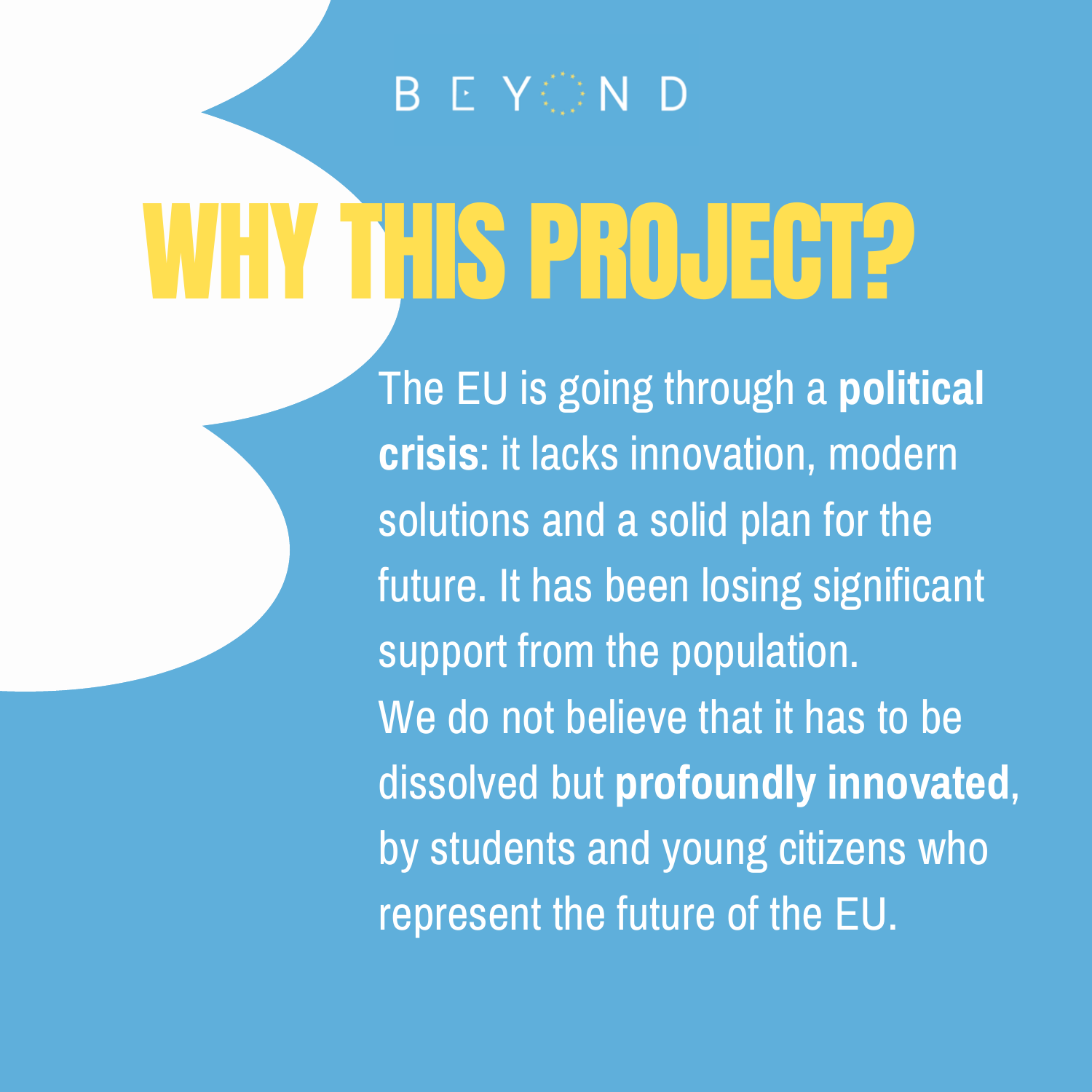WHAT

BELIEVE

WE

IN

- **Equal rights**
- **Fundamental values** (UDHR 1948 – European Charter 2000).
- The blog **does not** have any **political affiliation**. Analyses and reports will be based upon reliable sources. Different perspectives will be adopted in order to give the broader picture.